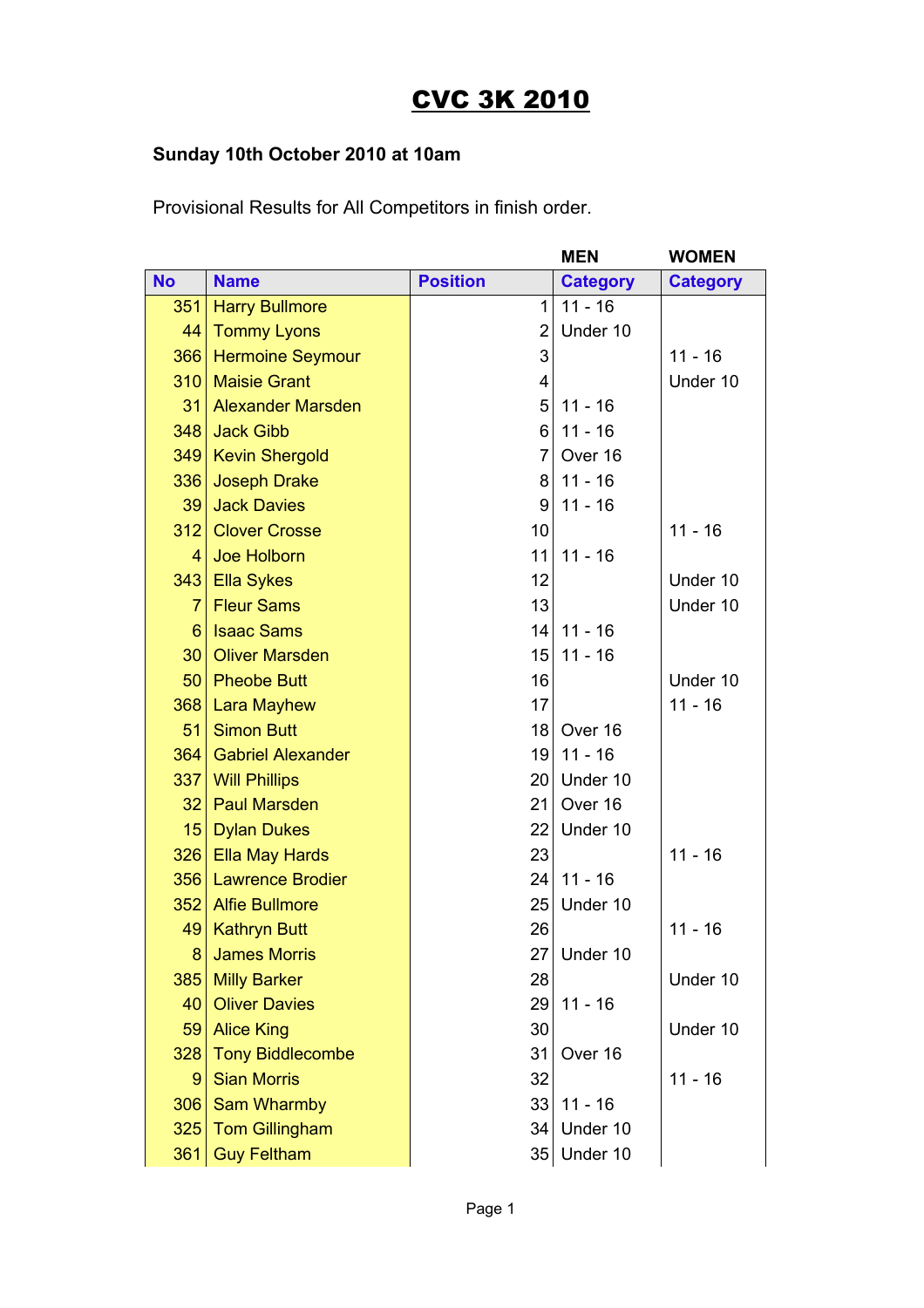| 38  | <b>Alistair Boyes</b>      | 36              | $11 - 16$ |           |
|-----|----------------------------|-----------------|-----------|-----------|
| 384 | <b>Jamie Barker</b>        | 37 <sup>2</sup> | Under 10  |           |
| 389 | <b>Benedict Barrett</b>    | 38              | $11 - 16$ |           |
| 41  | <b>Ned Holland</b>         | 39 <sub>1</sub> | Under 10  |           |
| 334 | <b>Ethan Drake</b>         | 40              | Under 10  |           |
| 309 | Elysia Packwood            | 41              |           | Under 10  |
| 322 | <b>Alfie Hawke</b>         | 42              | Under 10  |           |
| 369 | <b>Tessa Mayhew</b>        | 43              |           | $11 - 16$ |
| 375 | <b>Oliver Mann</b>         | 44              | Under 10  |           |
| 323 | Rose Johnson               | 45              |           | Under 10  |
| 301 | <b>Georgina Clark</b>      | 46              |           | Under 10  |
| 360 | <b>James Feltham</b>       | 47              | Over 16   |           |
| 330 | <b>Matthew Biddlecombe</b> | 48              | Under 10  |           |
| 53  | <b>Matthew Loosemore</b>   | 49              | $11 - 16$ |           |
| 10  | <b>Phoebie Rawlinson</b>   | 50              |           | Under 10  |
| 377 | <b>Lili Mann</b>           | 51              |           | Under 10  |
| 1   | <b>Gordon Wiltshire</b>    | 52              | Over 16   |           |
| 11  | <b>Matt Rawlinson</b>      | 53              | Over 16   |           |
| 362 | <b>Katie Feltham</b>       | 54              |           | Under 10  |
| 22  | <b>Honor Jackson</b>       | 55              |           | $11 - 16$ |
| 350 | <b>Lily Jackson</b>        | 56              |           | $11 - 16$ |
| 319 | <b>Harriet Compton</b>     | 57              |           | Under 10  |
| 358 | <b>Alex Pike</b>           | 58              | $11 - 16$ |           |
| 359 | <b>Glen Pike</b>           | 59              | Over 16   |           |
| 304 | <b>Milly Wharmby</b>       | 60              |           | Under 10  |
| 305 | <b>Nick Wharmby</b>        | 61              | Over 16   |           |
| 363 | <b>Iris French</b>         | 62              |           | Under 10  |
| 388 | <b>Eleanor Maurer</b>      | 63              |           | Under 10  |
| 5   | <b>Tom Holborn</b>         | 64              | $11 - 16$ |           |
| 24  | Jemima Bryan               | 65              |           | Under 10  |
| 327 | <b>Kim Hards</b>           | 66              | Under 10  |           |
| 390 | <b>Minty Barrett</b>       | 67              |           | Under 10  |
| 311 | <b>Millie Grant</b>        | 68              |           | Under 10  |
| 367 | <b>Hope Mayhew</b>         | 69              |           | $11 - 16$ |
| 21  | <b>Charlie Hodgson</b>     | 70              | Under 10  |           |
| 18  | <b>Julia Dukes</b>         | 71              |           | $11 - 16$ |
| 14  | <b>Jasmin Lampert</b>      | 72              |           | Under 10  |
| 13  | <b>Bridgette Lampert</b>   | 73              |           | $11 - 16$ |
| 23  | emma Jackson               | 74              |           | Under 10  |
| 324 | <b>Katie Gillingham</b>    | 75              |           | $11 - 16$ |
| 374 | <b>Michael Mann</b>        | 76              | Under 10  |           |
| 376 | <b>Garry Mann</b>          | 77              | Over 16   |           |
| 308 | <b>Alexa Gibb</b>          | 78              |           | Under 10  |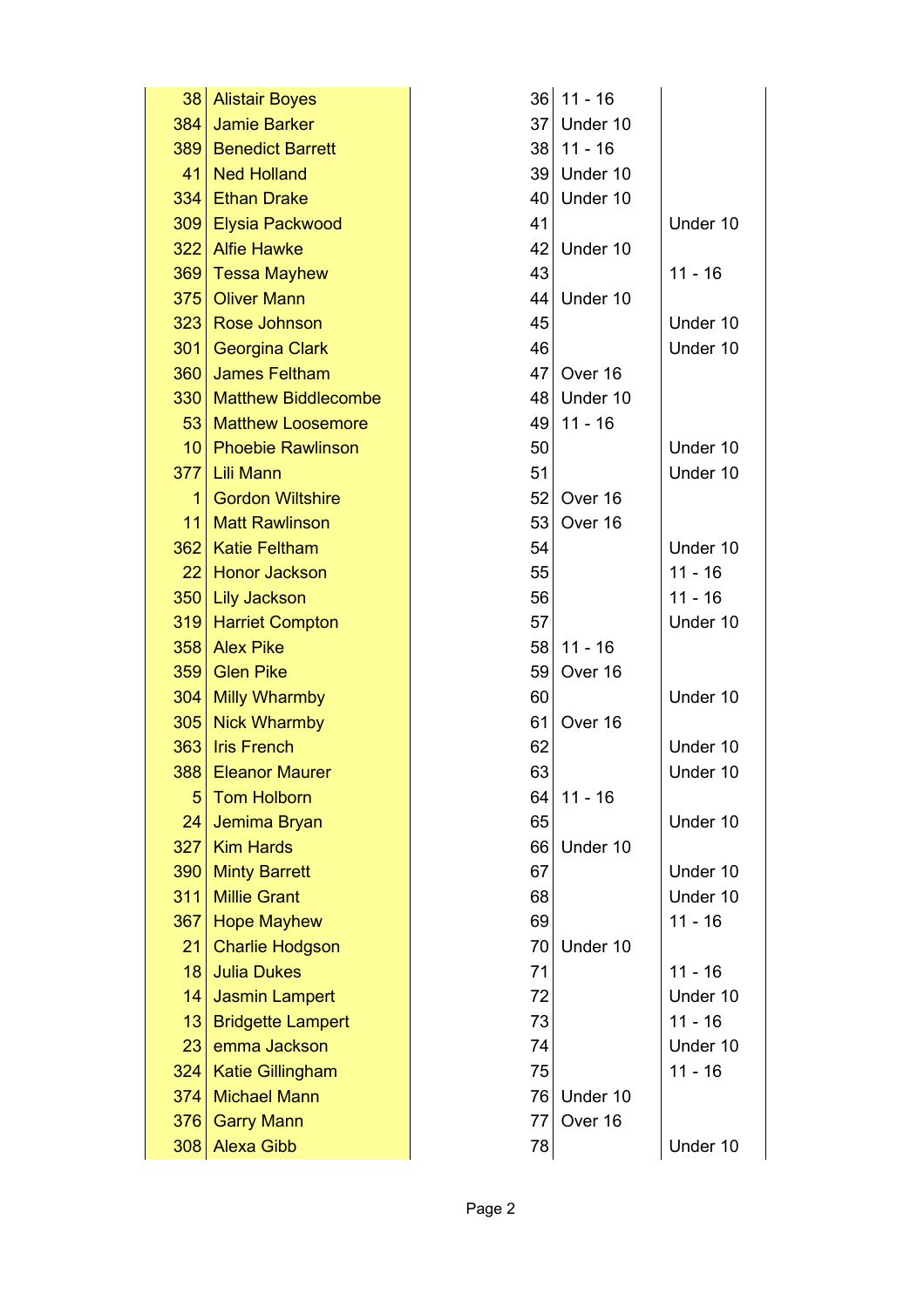| 307 | <b>Isabel Gibb</b>          | 79  |           | $11 - 16$ |
|-----|-----------------------------|-----|-----------|-----------|
| 342 | <b>Carolyn Fitton</b>       | 80  |           | $11 - 16$ |
| 26  | <b>Florence Bryan</b>       | 81  |           | Under 10  |
| 25  | <b>Isabelle Bryan</b>       | 82  |           | $11 - 16$ |
| 314 | <b>Willum Dunton</b>        | 83  | Under 10  |           |
| 394 | <b>Alyee Bradley</b>        | 84  |           | $11 - 16$ |
| 392 | <b>Perdy Barrett</b>        | 85  |           | Under 10  |
| 391 | <b>Andrew Barrett</b>       | 86  | Over 16   |           |
| 320 | <b>Max Compton</b>          | 87  |           | Under 10  |
| 321 | <b>Jo Compton</b>           | 88  |           | $11 - 16$ |
| 399 | <b>Isabella Jarvis</b>      | 89  |           | Under 10  |
| 400 | <b>Harry Jarvis</b>         | 90  | Under 10  |           |
| 398 | <b>Dan Jarvis</b>           | 91  | Over 16   |           |
| 45  | <b>Phillippe Venn Smith</b> | 92  | $11 - 16$ |           |
| 28  | <b>Iona Knight</b>          | 93  |           | Under 10  |
| 43  | <b>Julia Hammond</b>        | 94  |           | Under 10  |
| 57  | <b>Issy Wray</b>            | 95  |           | Under 10  |
| 313 | <b>Millie Dunton</b>        | 96  |           | Under 10  |
| 46  | <b>Claire Venn Smith</b>    | 97  |           | Under 10  |
| 340 | <b>Zara Williams</b>        | 98  |           | Under 10  |
| 338 | <b>Jason Williams</b>       | 99  | Over 16   |           |
| 354 | <b>Amber Measor</b>         | 100 |           | Under 10  |
| 371 | <b>Isobel Diment</b>        | 101 |           | Under 10  |
| 372 | <b>Sam Diment</b>           | 102 | Over 16   |           |
| 332 | <b>Francoise Western</b>    | 103 |           | Under 10  |
| 42  | <b>Helena Woodvine</b>      | 104 |           | Under 10  |
| 220 | <b>Peter Bell</b>           | 105 | Over 16   |           |
| 219 | Poppy bell                  | 106 |           | Under 10  |
| 58  | <b>Sophie Wray</b>          | 107 |           | Under 10  |
| 365 | <b>Fabia Alexander</b>      | 108 |           | Under 10  |
| 339 | <b>Yasmin Williams</b>      | 109 |           | Under 10  |
| 396 | <b>Charlie Hartwell</b>     | 110 | Under 10  |           |
| 383 | <b>Liam Perry</b>           | 114 | $11 - 16$ |           |
| 380 | <b>Ben James Phillips</b>   | 115 | Under 10  |           |
| 19  | <b>Caroone Hughes</b>       | 116 |           | $11 - 16$ |
| 379 | <b>Luci James Phillips</b>  | 117 |           | $11 - 16$ |
| 382 | <b>Abi Perry</b>            | 118 |           | Under 10  |
| 12  | <b>Shannon Lake</b>         | 119 |           | Under 10  |
| 355 | <b>Liam Measor</b>          | 120 | Under 10  |           |
| 353 | <b>Sharon Measor</b>        | 121 |           | $11 - 16$ |
| 318 | Jemima Jennings             | 122 |           | Under 10  |
| 61  | <b>Charlotte Cook</b>       | 123 |           | Under 10  |
| 357 | <b>Sharon Pickup</b>        | 124 |           | $11 - 16$ |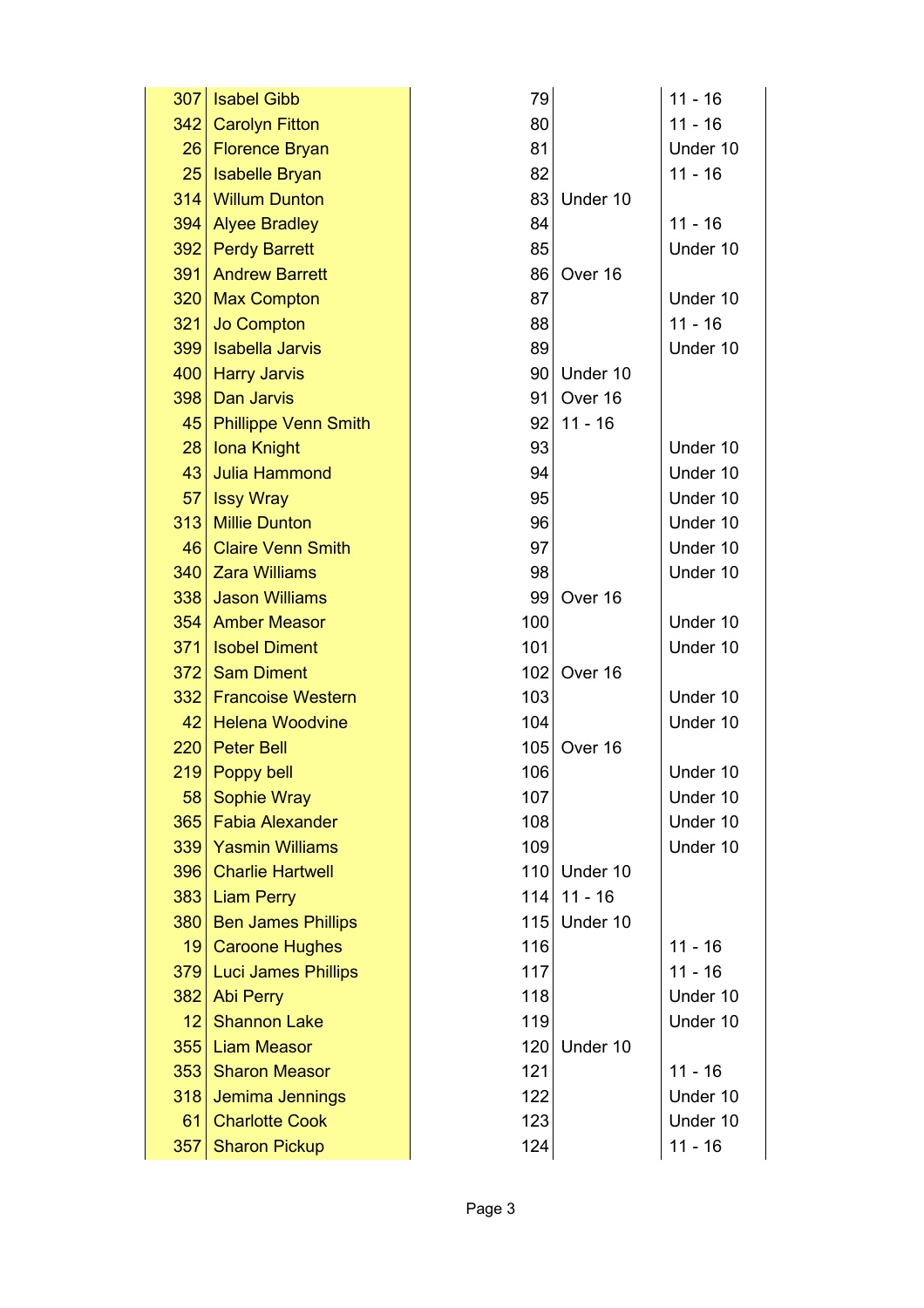|                | 341 Victoria Williams        | 125                  |              | $11 - 16$ |
|----------------|------------------------------|----------------------|--------------|-----------|
| 397            | <b>Pippa Hartwell</b>        | 126                  |              | $11 - 16$ |
| 47             | <b>Rosie Venn Smith</b>      | 127                  |              | Under 10  |
| 48             | <b>Susie Longmore</b>        | 128                  |              | $11 - 16$ |
| 386            | <b>Christian Atkinson</b>    | 129                  | Under 10     |           |
| 387            | <b>Mark Atkinson</b>         | 130                  | Over 16      |           |
| 16             | <b>Owen Dukes</b>            |                      | 131 Under 10 |           |
| 17             | <b>Joe Dukes</b>             | 132                  | Over 16      |           |
| 54             | <b>Alfie Bayliss</b>         | 133                  | Under 10     |           |
| 55             | <b>Anne-Marie Bayliss</b>    | 134                  |              | $11 - 16$ |
| 370            | <b>Mia Diment</b>            | 135                  |              | Under 10  |
|                | 373 Sarah Locker             | 136                  |              | $11 - 16$ |
| 331            | <b>Thomas Western</b>        | 137                  | Under 10     |           |
| $\overline{2}$ | <b>Blake Newman</b>          | 138                  | Under 10     |           |
| 333            | <b>Debbie Chinn</b>          | 139                  |              | $11 - 16$ |
| 3              | <b>Graham Newman</b>         | 140                  | Over 16      |           |
| 33             | <b>Daisy Money</b>           | 141                  |              | Under 10  |
| 346            | <b>Judith Wardlaw</b>        | 142                  |              | $11 - 16$ |
| 315            | <b>Lulu Dunton</b>           | 143                  |              | Under 10  |
| 316            | <b>Sam Dunton</b>            | 144                  |              | $11 - 16$ |
| 27             | <b>Jade Lake</b>             | 145                  |              | Under 10  |
| 303            | <b>Hannah Ford</b>           | 146                  |              | $11 - 16$ |
| 62             | <b>Rebecca Cook</b>          | 147                  |              | $11 - 16$ |
| 35             | <b>SJ Money</b>              | 148                  |              | $11 - 16$ |
| 34             | <b>Harry Money</b>           | 149                  | Under 10     |           |
| 29             | <b>Annabel Knight</b>        | 150                  |              | Under 10  |
| 347            | <b>Richard Wardlaw</b>       | 151                  | Over 16      |           |
| 344            | <b>Isobel Wardlaw</b>        | 152                  |              | Under 10  |
| 345            | <b>Molly Wardlaw</b>         | 154                  |              | Under 10  |
| 393            | Jenny Jarman                 | 155                  |              | $11 - 16$ |
| 56             | <b>Anne Wray</b>             | 156                  |              | Under 10  |
| 381            | <b>Theo James Phillips</b>   | 157                  | Under 10     |           |
| 378            | <b>Russel James Phillips</b> | 158                  | Over 16      |           |
| 37             | <b>Hayley Thornton</b>       | 159                  |              | $11 - 16$ |
| 63             |                              | <b>Awaiting Time</b> |              |           |
| 64             |                              | <b>Awaiting Time</b> |              |           |
| 302            | <b>Oliver Gillard</b>        | <b>Awaiting Time</b> | Under 10     |           |
| 221            | <b>Angus Bell</b>            | <b>Awaiting Time</b> | Under 10     |           |
| 395            | <b>Katie Jarman</b>          | <b>Awaiting Time</b> |              | Under 10  |
| 20             | <b>Taylor Barford</b>        | <b>Awaiting Time</b> |              | Under 10  |
| 329            | <b>Thomas Biddlecombe</b>    | <b>Awaiting Time</b> | $11 - 16$    |           |
| 52             | <b>Toby Butt</b>             | <b>Awaiting Time</b> | $11 - 16$    |           |
| 218            | <b>Hannah Bell</b>           | <b>Awaiting Time</b> |              | $11 - 16$ |